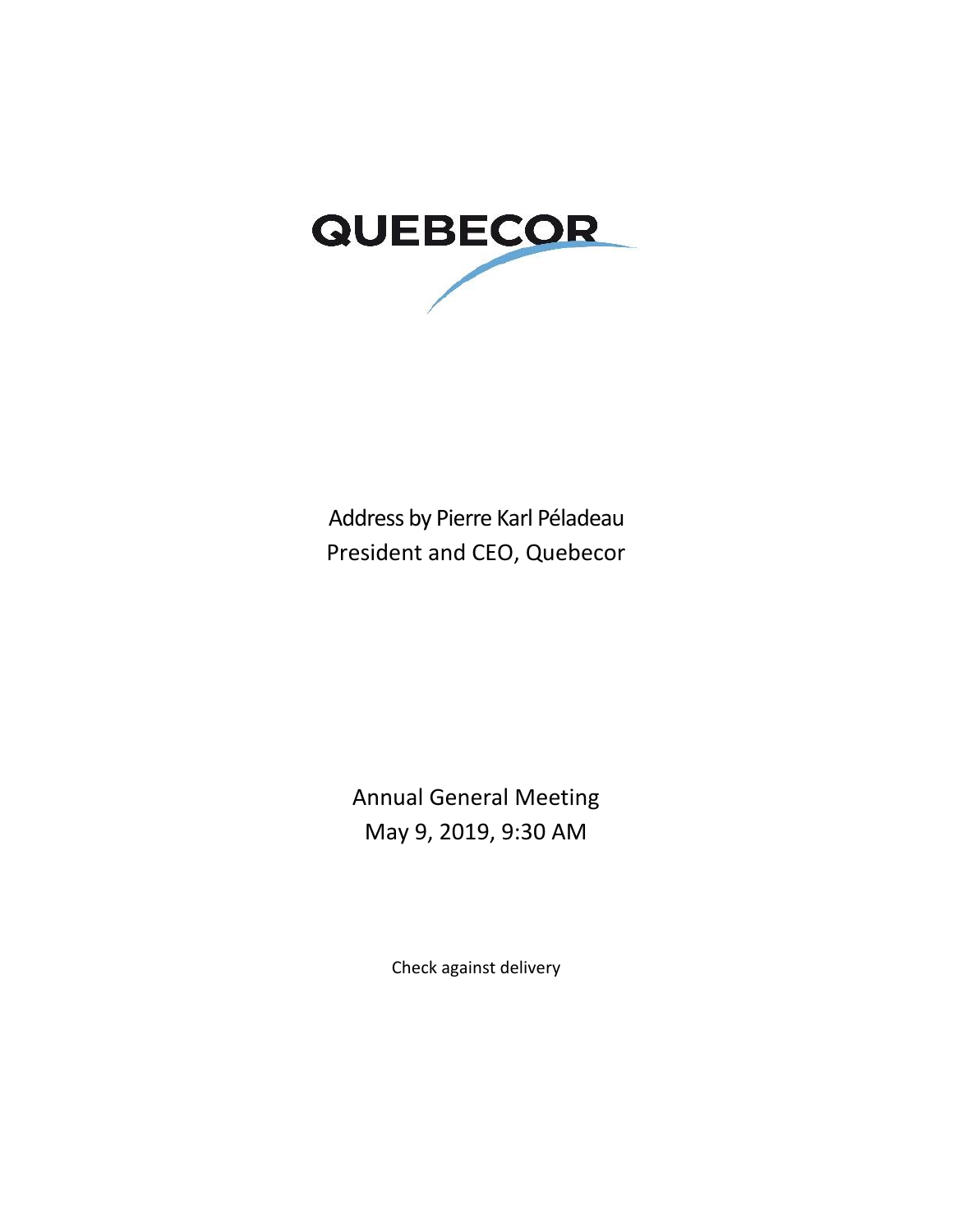#### **INTRODUCTION**

Thank you, Mr. Mulroney, for your kind words. It is always an honour and a privilege for me to be here with you at our annual meeting.

2018 was a big year for Quebecor. As Mr. Mulroney mentioned, we turned an important page by buying out the Caisse de dépôt et placement du Québec's interest in Quebecor Media.

Pierre Péladeau made a bold more when he founded *Le Journal de Montréal* in 1964. He made another bold move when he entered a new market by expanding into printing and made Quebecor a fully integrated company. The same bold spirit prompted us to acquire Videotron in 2000 and enter the digital age. Then we rolled out our own mobile network and took on Canada's cartel of incumbent carriers.

It is the ability to anticipate the great changes in our industry that has made Quebecor what it is today. Sometimes, anticipating what's coming and having a vision of the future can lead to tough decisions and a course of action that isn't easy. We were in that position 10 years ago when the newspaper industry was facing dramatic changes and revenues were plummeting.

We are proud to be able to say that today *Le Journal de Montréal* and *Le Journal de Québec* are robust, profitable news outlets that don't have to transform themselves into non-profits and ask for donations to survive. We are also proud of the many jobs we were able to save.

Today, globalization and the digital revolution are forcing us to act boldly again in order to secure the future of Québec's television industry. For the first time, OTTs such as Netflix, Amazon Prime and Hulu have more total subscribers globally than cable. In Europe and the United States, viewing hours for traditional television are collapsing. In Québec, 49% of young people who still have cable say they will "definitely" or "probably" cancel it.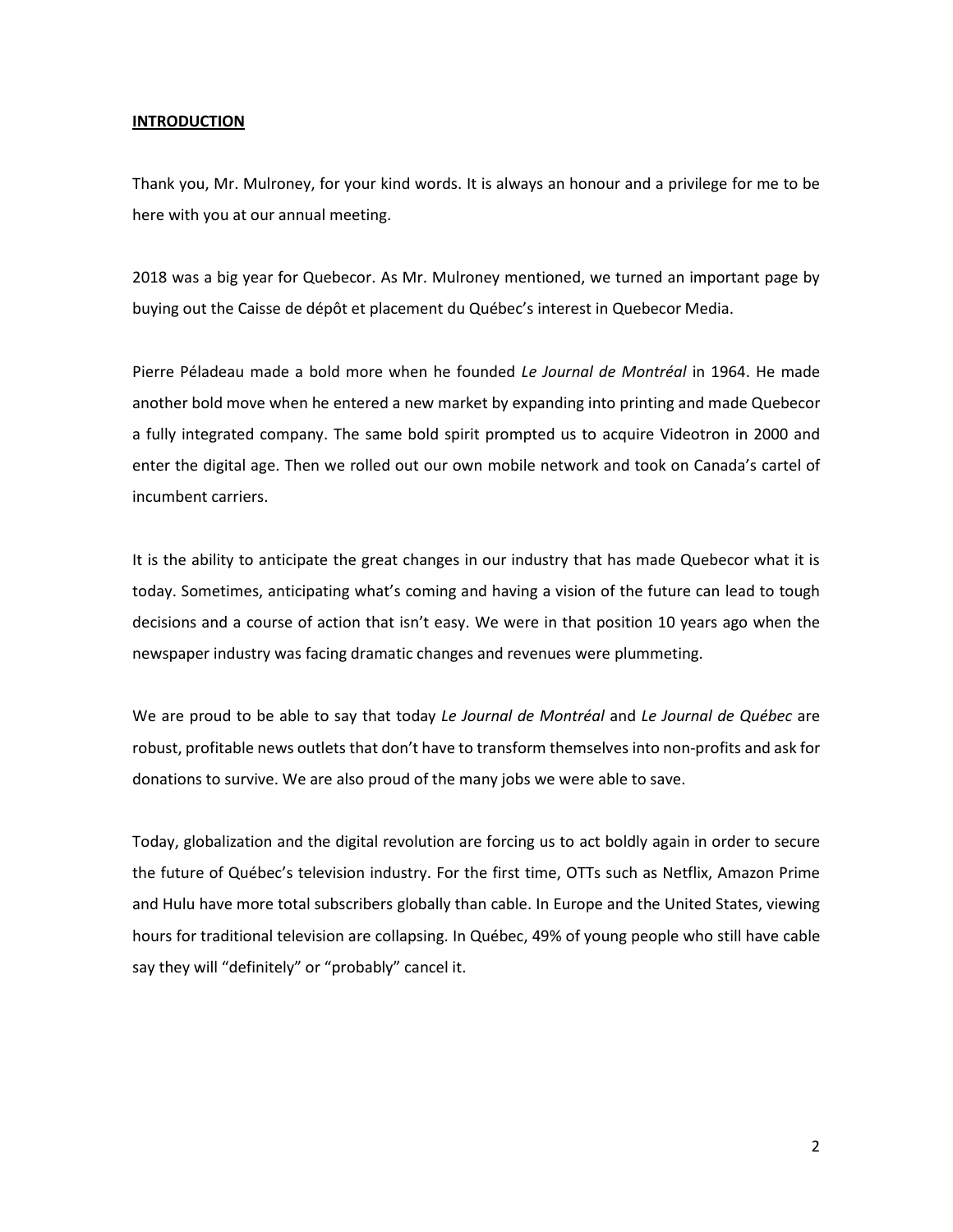At this time, we need determination, boldness and the ability to innovate more than ever. Our regulatory bodies need to realize the urgency of the situation and make it possible for us to compete on a level playing field.

This week, the Auditor General of Canada confirmed that prompt action is needed, pointing to the unfair competition created by the federal government's refusal to tax the Web giants in the same way Canadian businesses are taxed.

The digital revolution has created many business opportunities for Quebecor but we must continue adapting our strategy to the new environment. That is what we have done in recent years, and we ended 2018 with a solid financial operational performance.

# **TELECOMMUNICATIONS**

Videotron had a banner year in more ways than one. The Telecommunications segment's revenues grew by 2.9% and its adjusted EBITDA was up nearly 8%.

As Mr. Mulroney mentioned, Videotron achieved dramatic growth under Manon Brouillette's leadership. I would like to extend my personal thanks to her. Today we are very pleased to have our long-time Jean-François Pruneau at the helm to lead Videotron to future success.

Videotron continues to innovate in order to meet its customers' needs and indeed to anticipate the needs of the younger generations.

First of all, with Fizz we have become the first mobile carrier to offer a 100% digital experience. Fizz is a new-style mobile carrier and Internet service provider we launched in the fall of 2018 in order to address new markets by targeting Generation Z and millennials. Fizz delivers an experience built on simplicity, independence and sharing for customers who like to do it themselves and save money.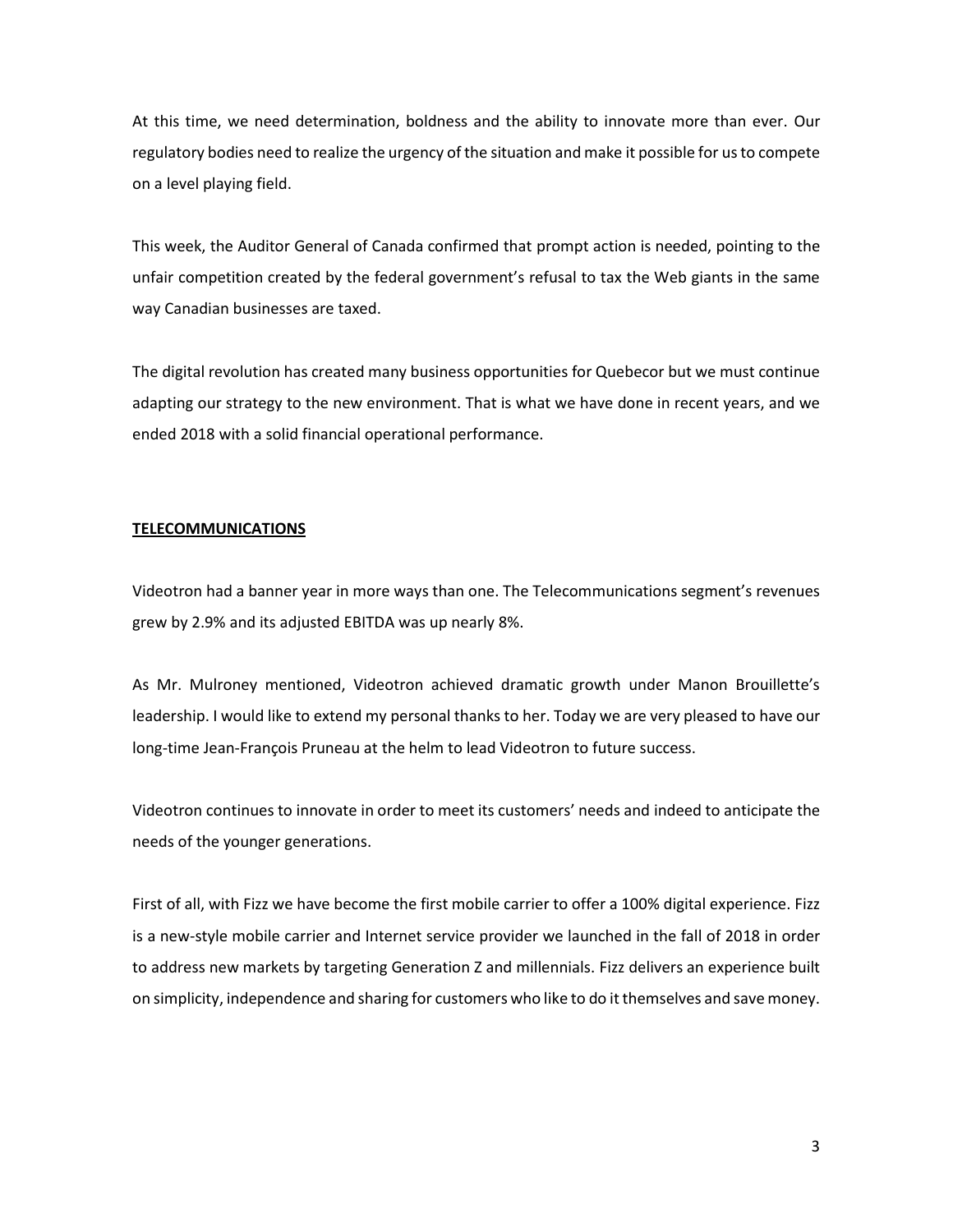Fizz's services therefore complement Videotron's and position us still more strongly in Québec's mobile telephony market. Already, Fizz has more than 40,000 subscriber connections.

Overall, our mobile telephony business continued to grow, increasing its subscriber connections by 12.7% in 2018. That put Videotron in the number 2 spot in wireless market share in Québec, only 10 years after launching its mobile network, and ahead of Rogers, an incumbent carrier for more than 30 years. No small achievement.

In the latest mobile spectrum auction, we bought 10 low-frequency blocks in the 600 MHz band. The acquisition of this spectrum will enable Videotron to continue its expansion in mobile telecommunication markets in Québec and the Ottawa area, and will thereby support healthy competition for the benefit of consumers. With this spectrum, Videotron is strongly positioned for the next technological revolution.

Videotron also unveiled the outlines of another major project, our new world-class distribution platform. Helix will revolutionize Quebecers' daily lives and connected homes when it launches later this year. It will combine voice commands, home automation, super-fast Wi-Fi, powerful content aggregation and an advanced, IP-based television experience.

As a result of these sustained efforts and its focus on customer experience, Videotron was ranked number 1 in two Léger surveys. It was:

- Québec's most respected telecommunications provider for the  $14<sup>th</sup>$  consecutive year; and
- the coolest telecom in the opinion of young Quebecers.

Videotron Business, the one-stop shop for Internet service, business and mobile telephony, cable television, private networks and fibre optics for Québec businesses large and small, also has stellar customer satisfaction rates.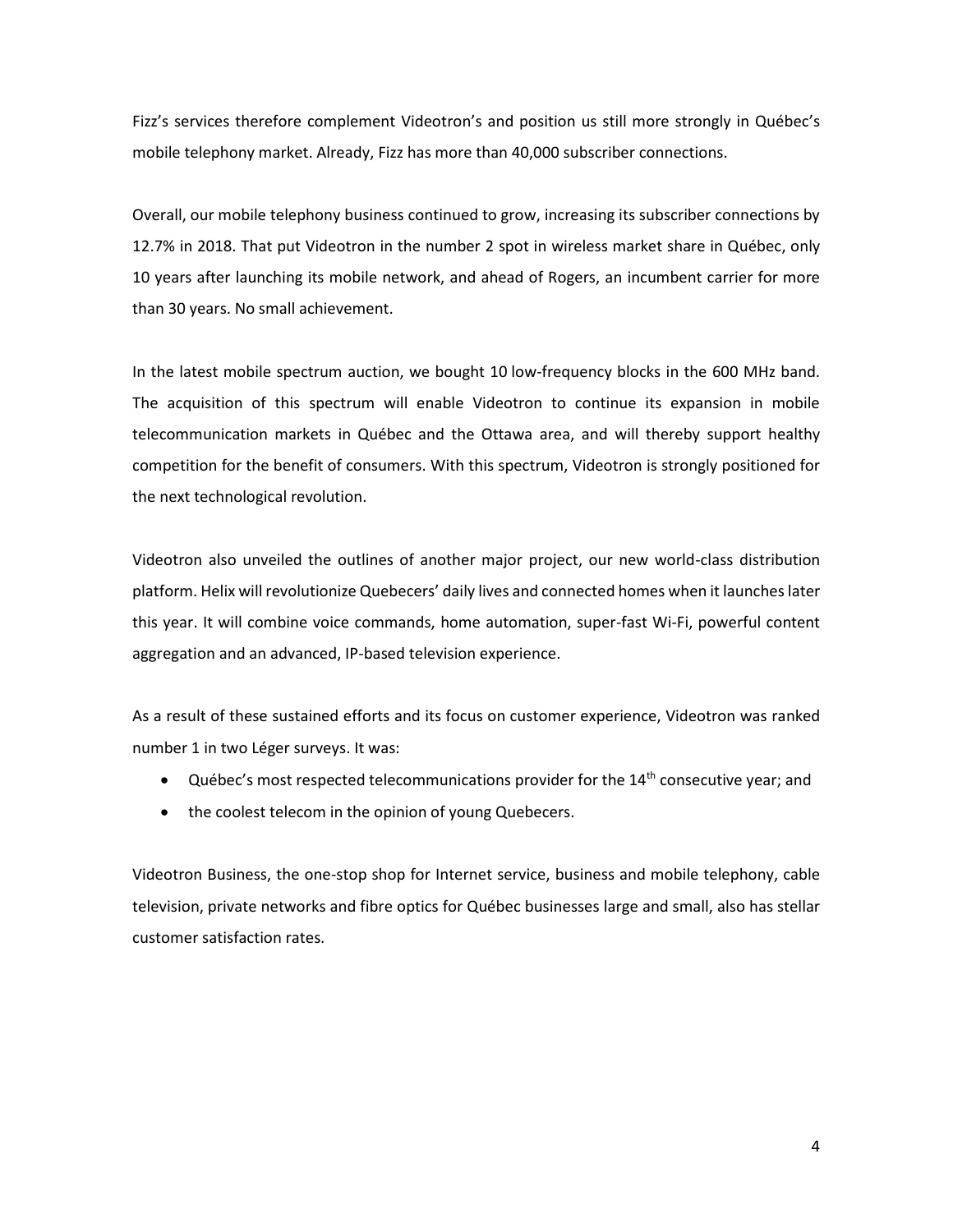#### **PRODUCTION OF ORIGINAL CONTENT**

In addition to state-of-the-art products and services, the factor that has always been Quebecor's key differentiator is the strength of its content: high-quality content made for Quebecers and featuring Québec artists. Quebecor has long understood the vital importance of content and it is a priority for us. Under the leadership of France Lauzière, President and CEO of TVA Group and Chief Content Officer of Quebecor Content, who is here with us today, many of our original productions have achieved critical and popular acclaim.

For example, subscribers to Club illico were able to binge-watch the last season of *Blue Moon*, the edgy and moving comedy *Léo*, and the family series *L'Académie* and *La Dérape*. More recently, the psychological thriller *Les Honorables*, starring Patrick Huard and Macha Grenon, set a new record by racking up a million views in less than a week. That varied program line-up was largely responsible for Club illico's excellent results in 2018 and the 16.4% increase in its subscriber base.

On TVA, the series *Fugueuse* and the format *Révolution* were big hits. The quality of our original productions also enabled us to break into international markets. For example, *Fugueuse* was sold in France, Italy and Norway, *Victor Lessard* in English Canada, and *Révolution* in France, Spain and Lithuania. Those sales generated additional revenues for us while showcasing Québec talent and creativity.

Original content is clearly the foundation of TVA Group's success. Last week, TVA Group set an alltime record by reaching a market share of 38.8%. And that's not all. For the first time in its history, LCN passed Radio-Canada to become the second most-watched channel in Québec, after TVA. Meanwhile, TVA Sports' audience during the 5 p.m. to 7 p.m. time slot increased by an impressive 170% during the winter 2019 season compared with the same period of last year. Our other specialty channels, CASA, addik<sup>TV</sup>, Prise 2, MOI&cie and Yoopa, also improved their ratings in 2018.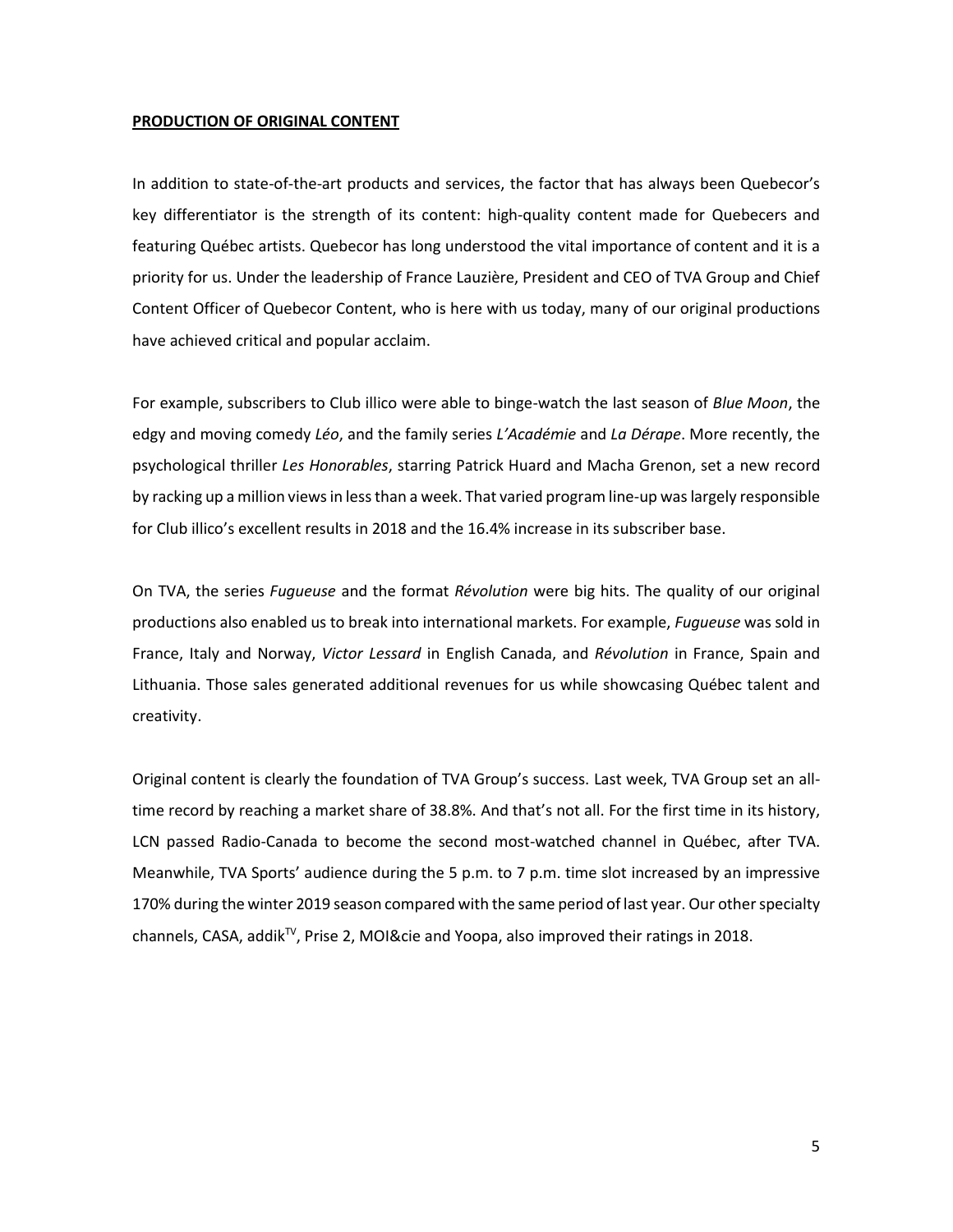In light of these excellent results, it is all the more difficult to understand the logic behind the royalties paid to specialty channels. We have been very vocal about this problem in recent months but Bell and the regulatory body continue to cling to the status quo. Although TVA's specialty channels have the highest ratings in Québec, Bell continues to reap the lion's share of royalties, taking in 49% of all the fees paid for French-language services. While TVA's market share is growing, Bell's is shrinking. And as Bell's market share shrinks, its carriage rates go up. It defies logic. Bell must give up the historic privileges rooted in its former monopoly status, and TVA's specialty channels must be priced at fair market value. This can happen only if the regulatory authorities give us the means to rebalance the royalties for all specialty channels like TVA Sports, based not on historical rates but on objective, measurable criteria such as ratings, popularity in pick-and-pay plans, and spending on programming. The fees for channels that have few viewers should be lowered and the money should go to the more popular channels. Consumers wouldn't have to pay more for their television package if the royalties were properly rebalanced.

That closes my digression on royalties.

Turning to Media, in a challenging environment for advertising revenues, our Media segment pressed ahead with its strategy to diversify its revenue streams and expand its range of content and services. We therefore acquired the Évasion and Zeste specialty channels. We also acquired Le Guide de l'auto, including both its print and online publishing operations. And we acquired Incendo Media in order to increase our reach in English-language markets for the distribution of audiovisual products and step up our international development. Lastly, to enhance MELS' turnkey services, we acquired the sound postproduction company Audio Zone and the assets of Mobilimage, a company that rents mobile production equipment.

TVA Group still wants to expand MELS' film studios. But with major American and Canadian cities such as Vancouver, Ottawa, and of course Toronto intensifying their efforts and able to offer significant tax incentives, our window of opportunity in Montréal is shrinking by the day. We are prepared to invest \$40 million to build MELS4 in this city without asking the government for any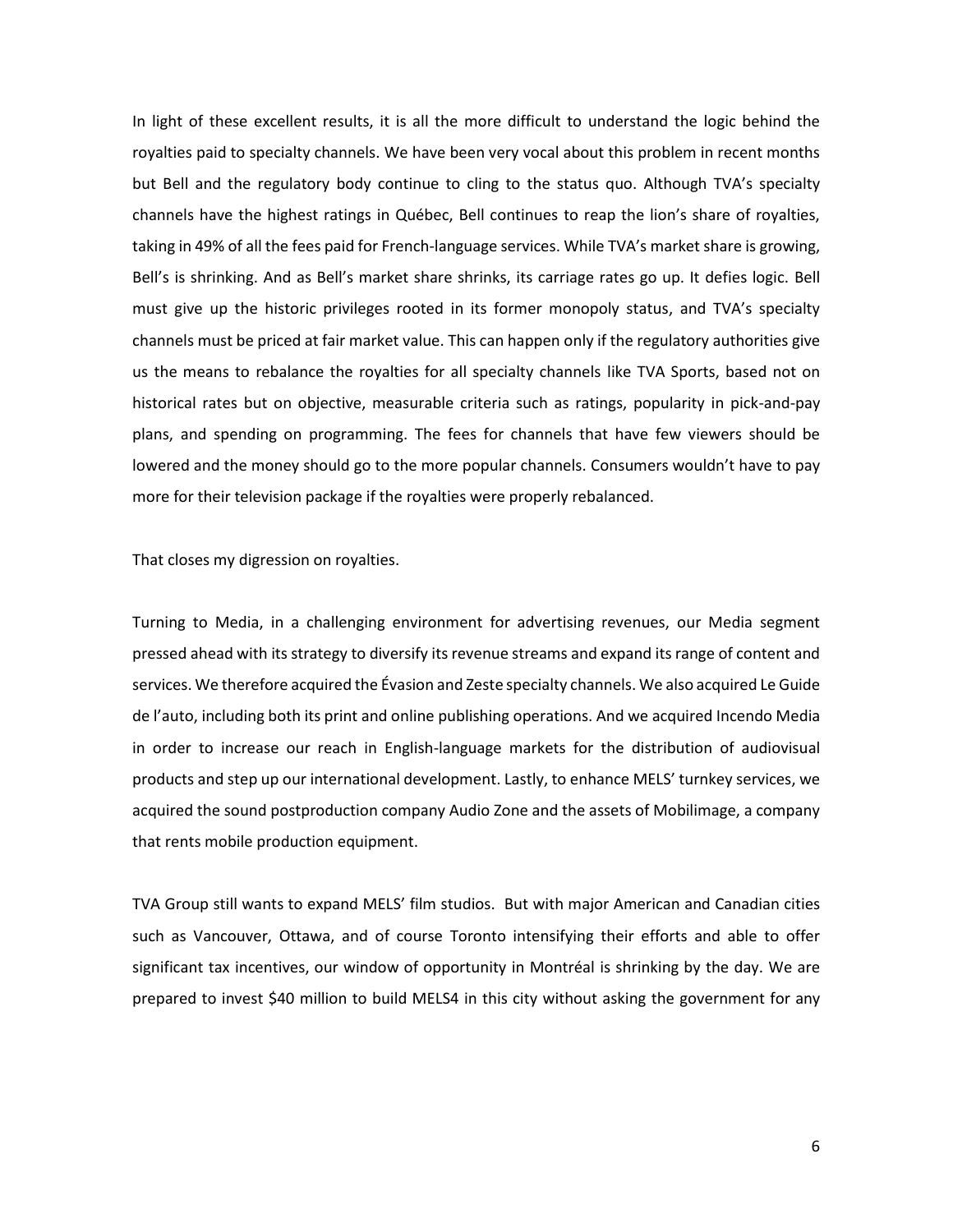subsidies or loans. All we ask of the Québec government is that it guarantee the existing tax credits for cinema and television production for 10 years, so that Montréal and Québec as a whole can remain attractive locations.

## **MEDIA**

In addition to cultural content, Quebecor remains true to its roots in high-quality news coverage. Our newspapers have the largest readership in Québec. The exceptional work of our Investigative Bureau and our Parliamentary Bureau helps keep them relevant. In these challenging times for print media around the world, we are proud of the continuing success of *Le Journal de Montréal, Le Journal de Québec* and *24 heures*, which remain as robust and popular as ever.

Our magazines and digital properties also remained No. 1 in Québec, reaching 96% of the population every month. They are powerful vehicles of dissemination and potent promoters of Québec's culture and its star system.

The advent of the digital age also prompted us to create our first digital radio station, QUB radio, in 2018. It is available to all Quebecers online, via the mobile app and on illico. QUB radio extends our convergence strategy to a new platform and brings a rich set of programs to both talk radio and the world of podcasts, where it has logged more than 2 million downloads since its launch in October 2018.

Finally, Quebecor is pleased to report that, even as technological change is transforming the landscape, our book publishing division is holding strong. Our 18 general literature publishers and our educational publisher, CEC Publishing, released 372 new print titles in 2018, including 7 of the 20 bestselling books in Québec.

## **SPORTS AND ENTERTAINMENT**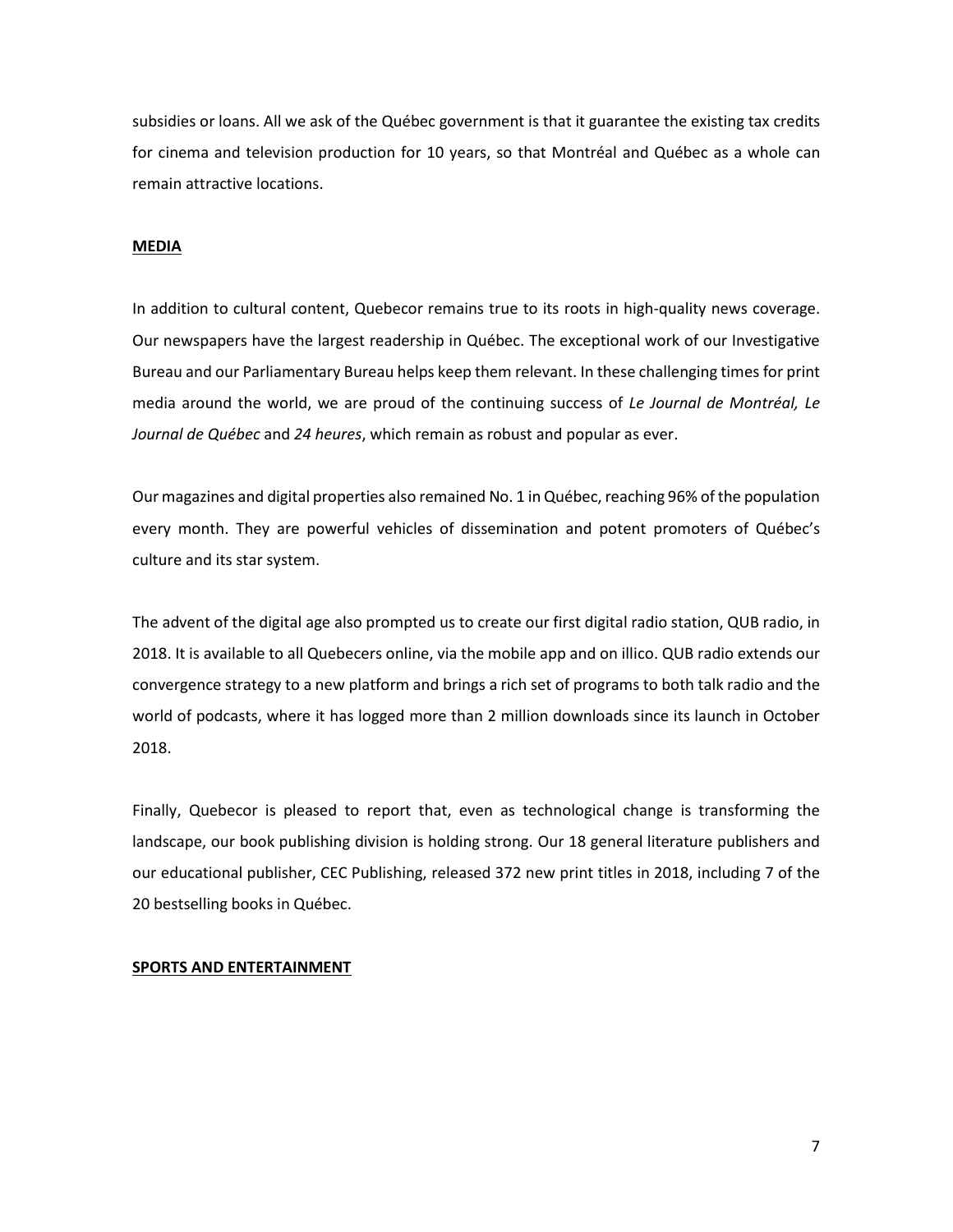Under the leadership of Quebecor Sports and Entertainment Group's Chief Operating Officer, Martin Tremblay, the Videotron Centre was one of the top 5 arenas in Canada by concert receipts according to *Billboard* magazine. It was also one of the world's top 100 arenas by ticket sales. The Videotron Centre is drawing some of the biggest international names while continuing to provide a stage for Francophone artists. For example, in addition to choosing the Videotron Centre for two weeks of rehearsals, Paul McCartney presented the world premiere of his *Freshen up* tour there, setting a new box office record for the arena. Justin Timberlake, Elton John on his farewell tour, Carlos Santana and Shania Twain also thrilled their fans with performances at the Videotron Centre. Francophone artists who took the stage at the Videotron Centre included Lara Fabian, Eric Lapointe and Christophe Maé. And of course the Videotron Centre is also a prime destination for fans of combat sports and junior hockey.

The Music Division continued to strengthen its leading position on Québec's music scene. It acquired Mario Pelchat's MP3 Disques label, which has in its stable some of the bestselling artists of 2018 in Canada, such as the duo 2Frères and Paul Daraîche. Incidentally, the albums *La Voix 2019* and *Pelchat Aznavour Désormais*, released by Musicor and MP3 Disques, were at the top of the Québec album sales charts last week, according to Nielsen. Musicor Spectacles was boosted in 2018 by the signing of national and international headliners such as Lara Fabian, Corneille, Marc Dupré and Christophe Maé, whose concerts we are now producing.

## **ACKNOWLEDGEMENTS AND PHILANTHROPY**

We owe our success in all our lines of business to the unfailing support of countless people. Please allow me to thank them today.

• First of all, I want to pay tribute to the exceptional work of our 10,000 employees, who are always up for the challenge of delivering the best possible customer experience.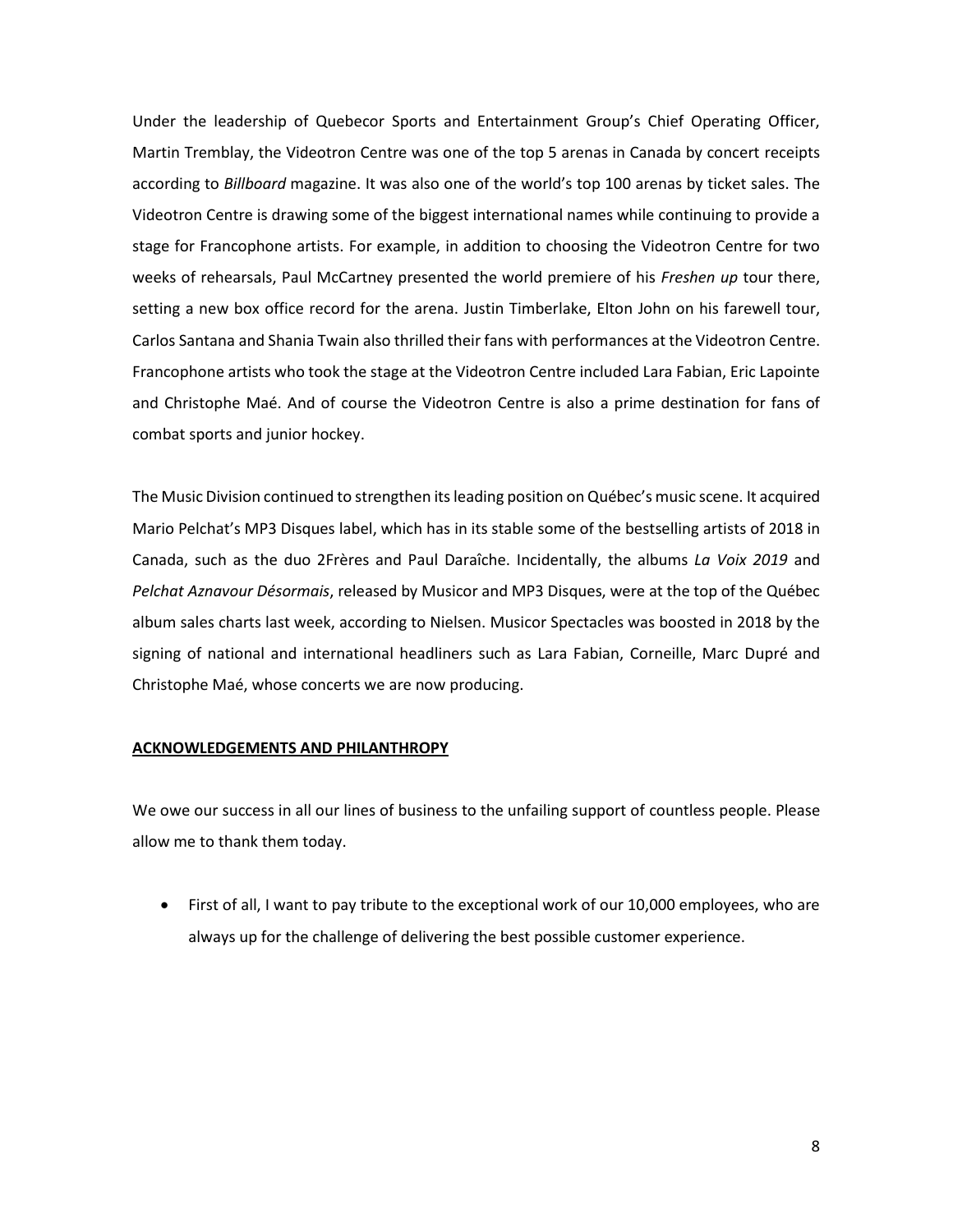- A huge thank-you to our millions of customers, to all our advertisers, our business partners, and of course our shareholders.
- I also want to express my gratitude to all the members of the management team for their dedication, and to our directors, who play a vital role by sharing their expertise and insight.
- And I would like to extend a special thank-you to our Chairman, Mr. Mulroney, for his wisdom and sound counsel.

Mr. Mulroney, tonight's tribute to you at the Soirée Honoris benefit for the Fondation du CHUM is one you richly deserve. There can be no clearer evidence of the respect and admiration you enjoy in all quarters than the way the Montréal and Toronto business communities have come together to support this worthwhile cause and to honour you.

I would even venture to say that it is irrefutable proof that Brian Mulroney was the best Prime Minister in Canada's history!

Quebecor is a major partner of the Fondation du CHUM and I will be proud to continue with our commitment at tonight's event, along with my colleague Marc Tremblay, who also serves as Chairman of the Fondation du CHUM.

We have the good fortune to have a world-renowned hospital here that provides Quebecers with care of the highest standard. It is very important to lend it our active support.

Our engagement with the community is a foundational principle that has been embedded in our corporate values for more than 60 years.

We have also chosen to invest in culture. We do it through the nature of our business, for example by investing in the production of local content and creating jobs, and we also do it by devoting